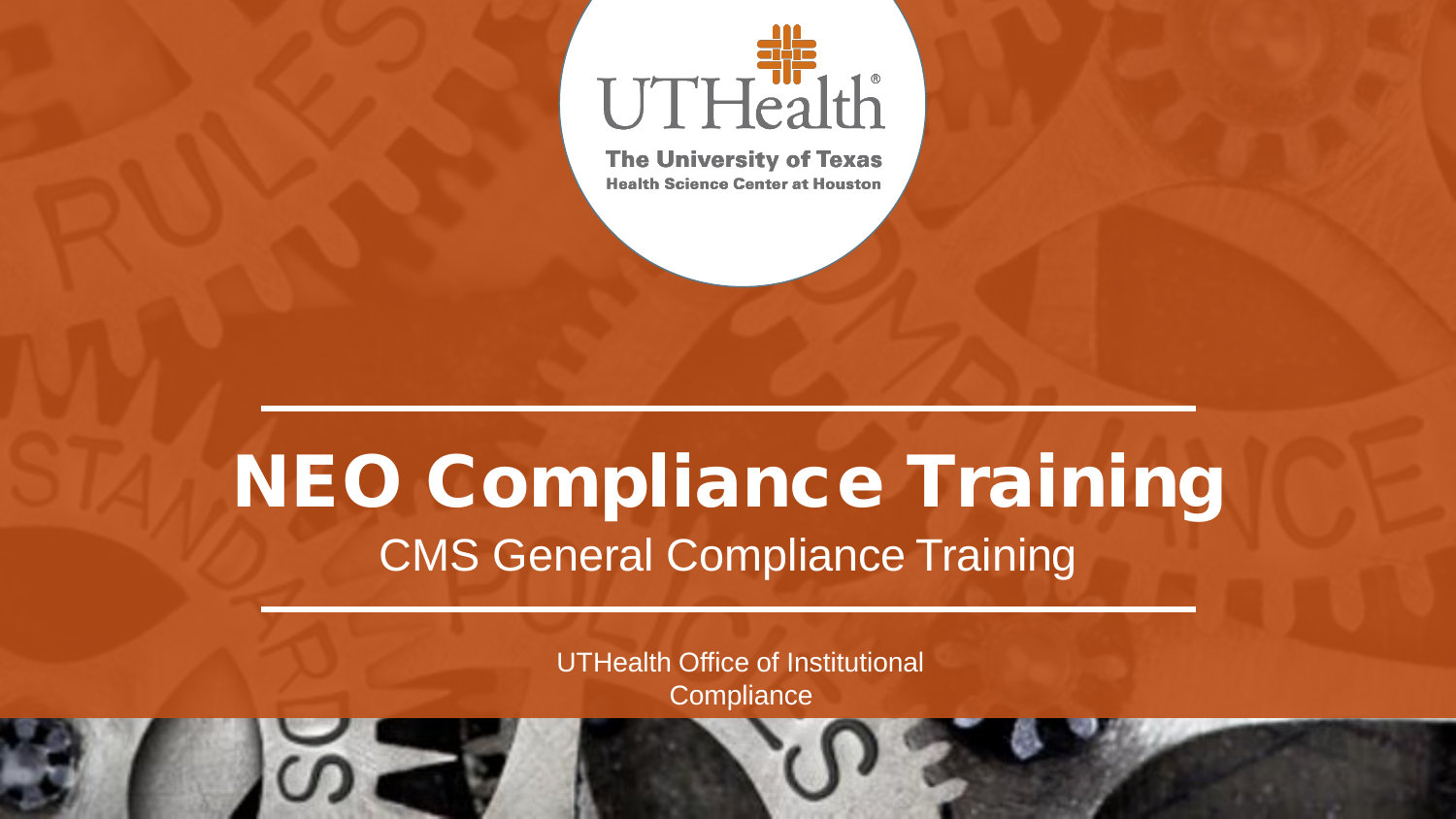## Introduction and Learning **Objectives**

This lesson outlines effective compliance programs for sponsors (Medicare Advantage Insurance Organizations) and those who contract with them, including First-Tier organizations, such as UTHealth, and other Downstream or Related Entities (FDR). It should take about 15 minutes to complete. Upon completing the lesson, you should be able to correctly:

- Recognize how a compliance program operates; and
- Recognize how compliance program violations should be reported.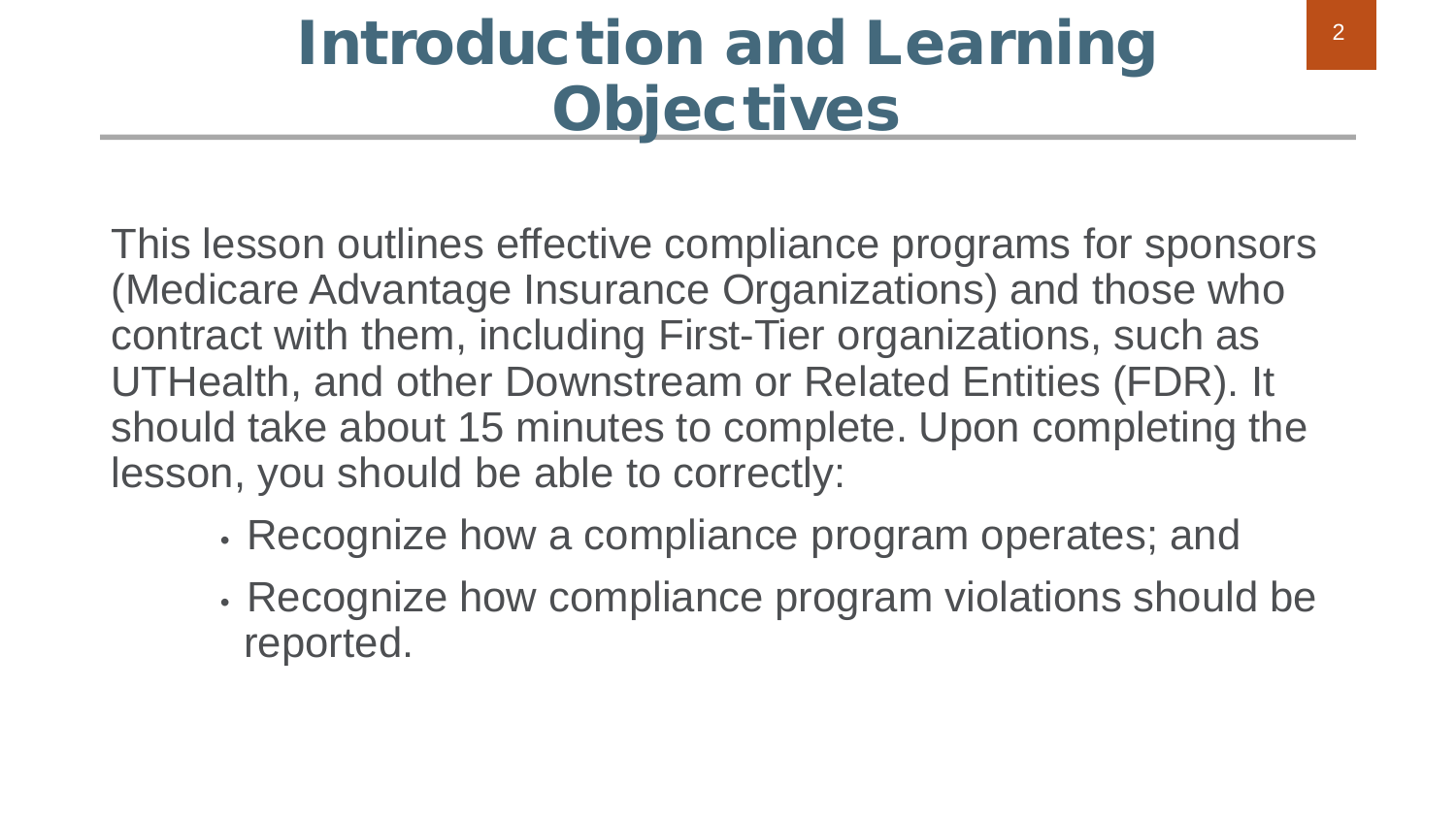## Compliance Program Requirement

The Centers for Medicare & Medicaid Services (CMS) requires Sponsors to implement and maintain an effective compliance program for its Medicare Parts C and D plans. An effective compliance program should:

- Articulate and demonstrate an organization's commitment to legal and ethical conduct;
- Provide guidance on how to handle compliance questions and concerns; and
- Provide guidance on how to identify and report compliance violations.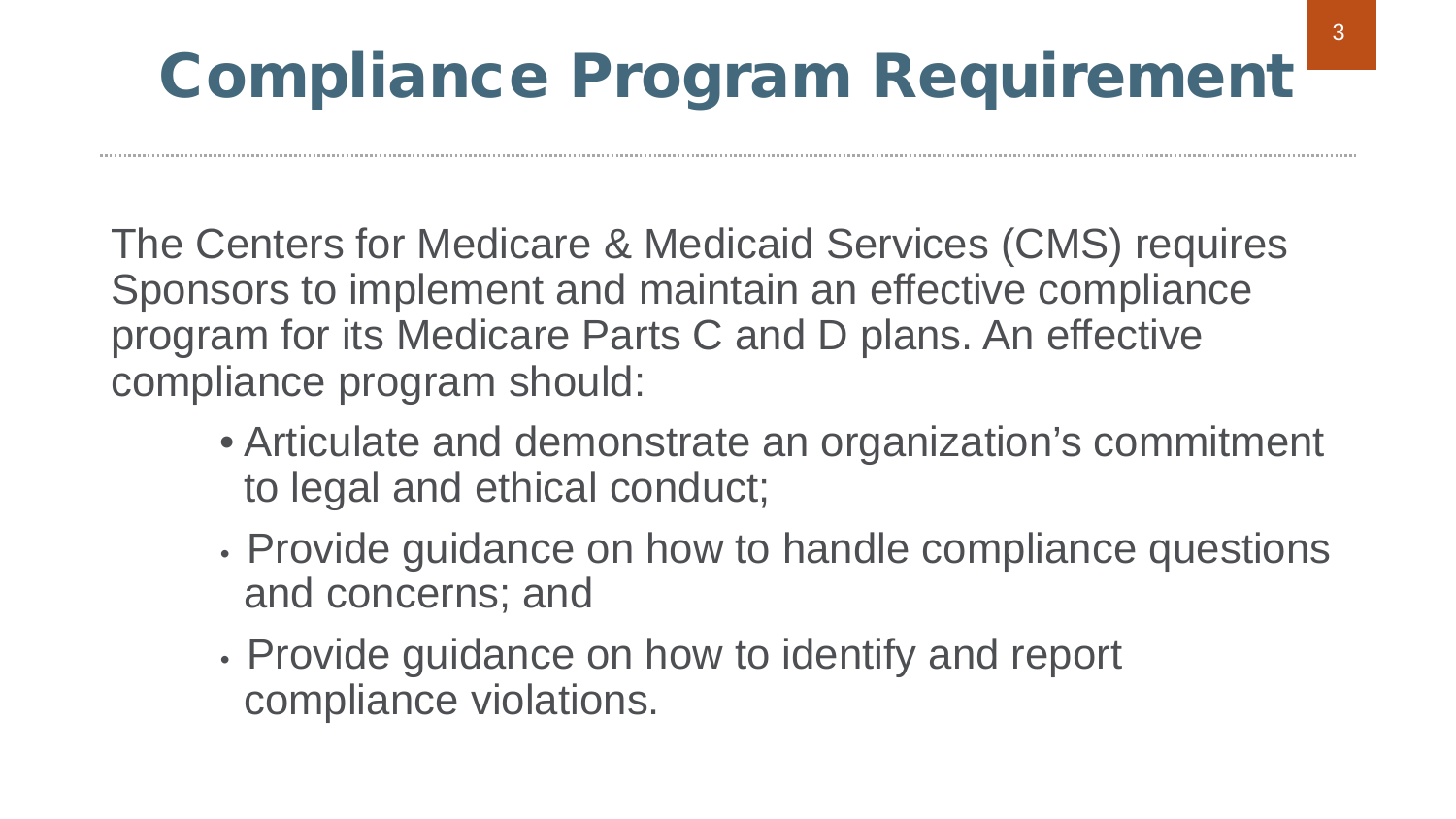## What Is an Effective Compliance Program?

An effective compliance program fosters a culture of compliance within an organization and, at a minimum:

- Prevents, detects, and corrects non-compliance;
- Is fully implemented and is tailored to an organization's unique operations and circumstances;
- Has adequate resources;
- Promotes the organization's Standards of Conduct; and
- Establishes clear lines of communication for reporting noncompliance.

An effective compliance program is essential to prevent, detect, and correct Medicarenon- compliance as well as Fraud, Waste, and Abuse (FWA). It must, at a minimum, includethe seven core compliance program requirements.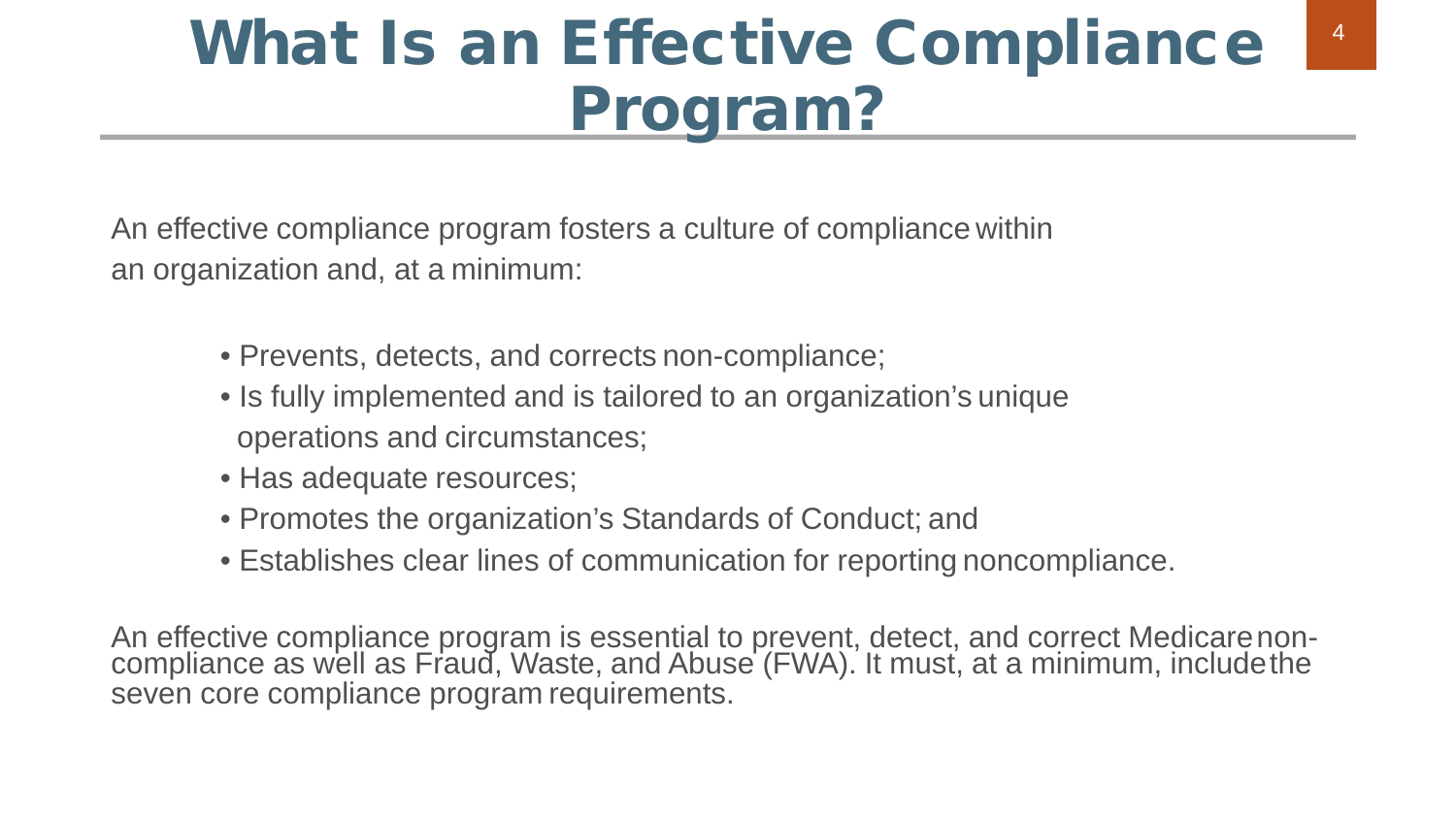### Seven Core Compliance Program Requirements

CMS requires that an effective compliance program must include seven core requirements:

#### **1. Written Policies, Procedures, and Standards of Conduct**

These articulate the Sponsor's commitment to comply with all applicable Federal and State standards and describe compliance expectations according to the Standards of Conduct.

### **2. Compliance Officer, Compliance Committee, and High-Level Oversight**

The Sponsor must designate a compliance officer and a compliance committee that will be accountable and responsible for the activities and status of the compliance program, including issues identified, investigated, and resolved by the compliance program.

The Sponsor's senior management and governing body must be engaged and exercise reasonable oversight of the Sponsor's compliance program.

#### **3. Effective Training and Education**

This covers the elements of the compliance plan as well as prevention, detection, and reporting of FWA. This training and education should be tailored to the different responsibilities and job functions of employees.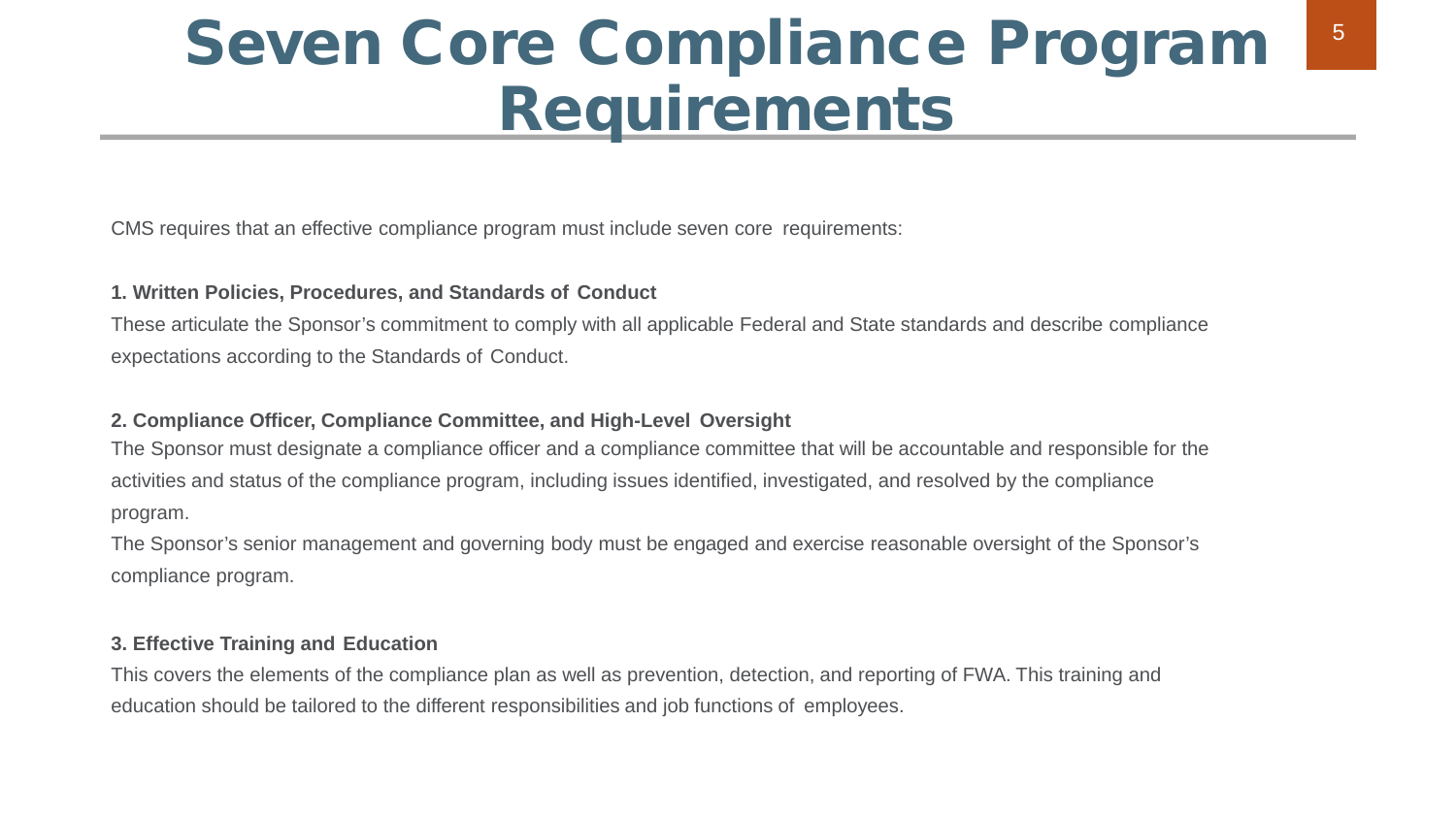### Seven Core Compliance Program Requirements (cont.)

#### **4. Effective Lines of Communication**

Effective lines of communication must be accessible to all, ensure confidentiality, and provide methods for anonymous and goodfaith reporting of compliance issues at Sponsor and First-Tier, Downstream, or Related Entity (FDR) levels.

#### **5. Well-Publicized Disciplinary Standards**

Sponsor must enforce standards through well-publicized disciplinary guidelines.

### **6. Effective System for Routine Monitoring, Auditing, and Identifying Compliance Risks**

Conduct routine monitoring and auditing of Sponsor's and FDR's operations to evaluate compliance with CMS requirements as well as the overall effectiveness of the compliance program.

**NOTE**: Sponsors must ensure that FDRs performing delegated administrative or health care service functions concerning the Sponsor's Medicare Parts C and D program comply with Medicare Program requirements.

### **7. Procedures and System for Prompt Response to Compliance Issues**

The Sponsor must use effective measures to respond promptly to non-compliance and undertake appropriate corrective action.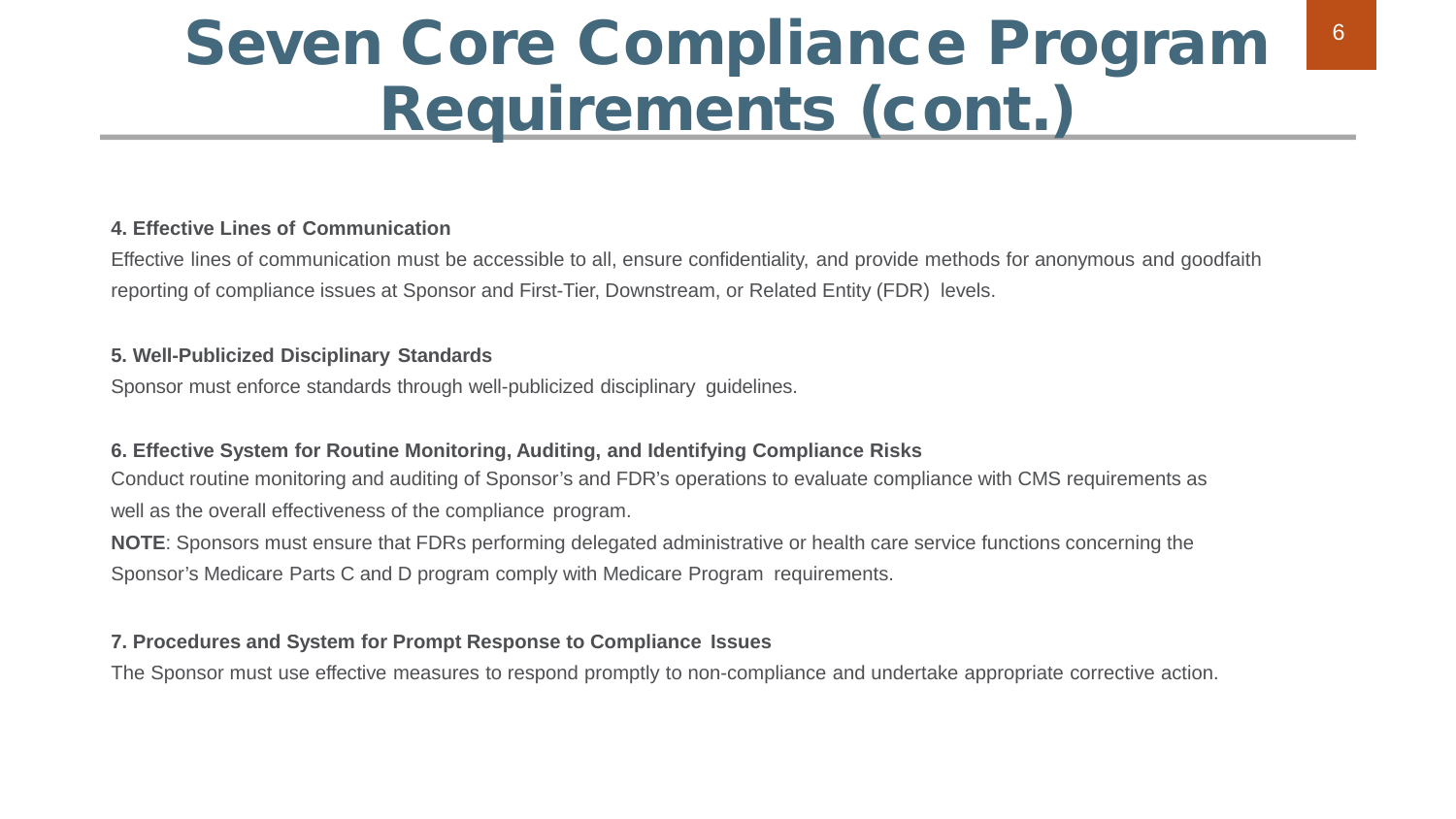## Compliance Training-Sponsors and their FDRs

**CMS expects that all Sponsors will apply their training requirements and "effective lines of communication" to their FDRs. Having "effective lines of communication" means that employees of the Sponsor and the Sponsor's FDRs have several avenues to report compliance concerns.**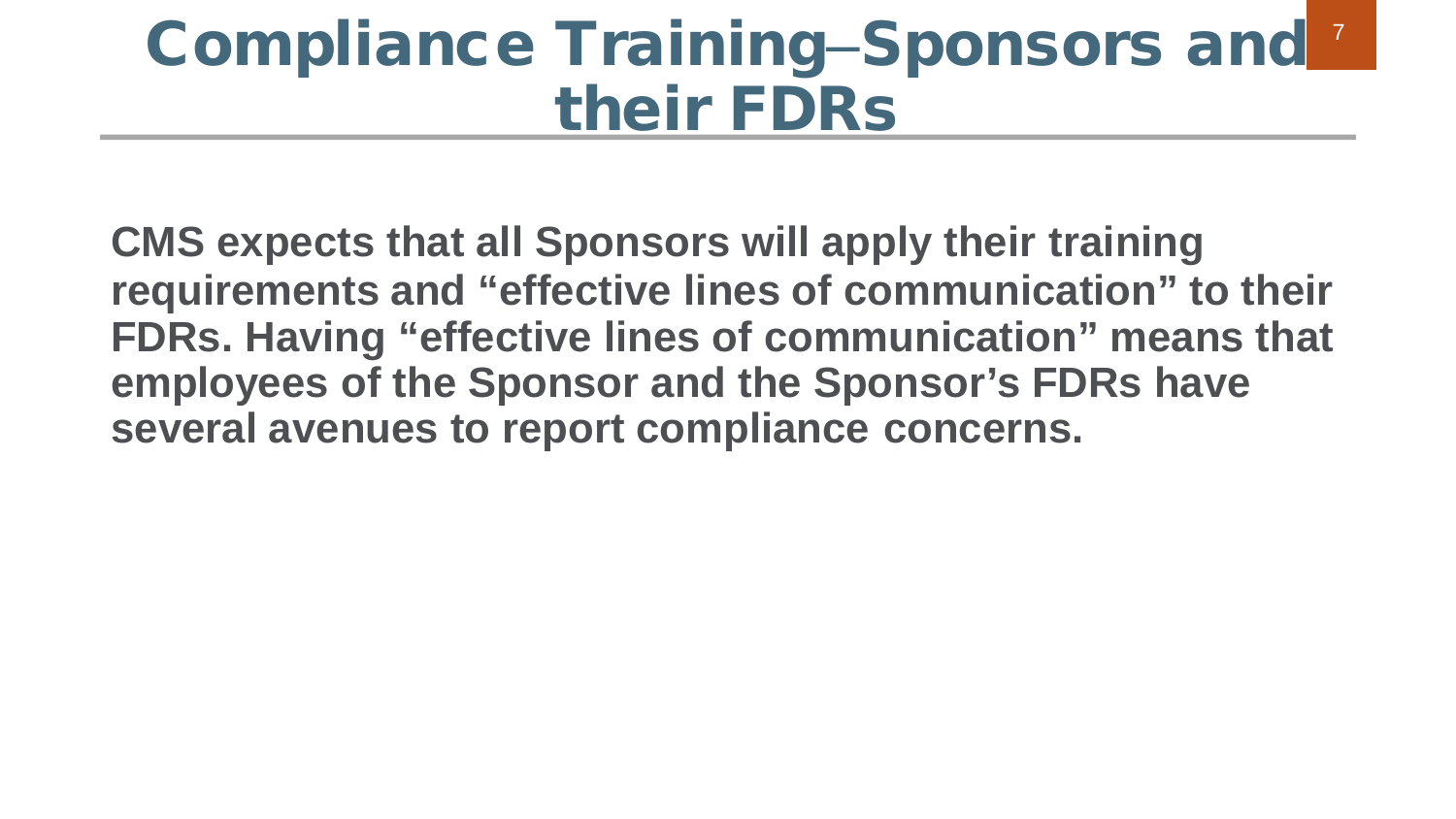# Ethics–Do the Right Thing!

**As part of the Medicare Program, you must conduct yourself in an ethical and legal manner. It's about doing the right thing!**

- **Act fairly and honestly;**
- **Adhere to high ethical standards in all you do;**
- **Comply with all applicable laws, regulations, and CMS requirements; and**
- **Report suspected violations.**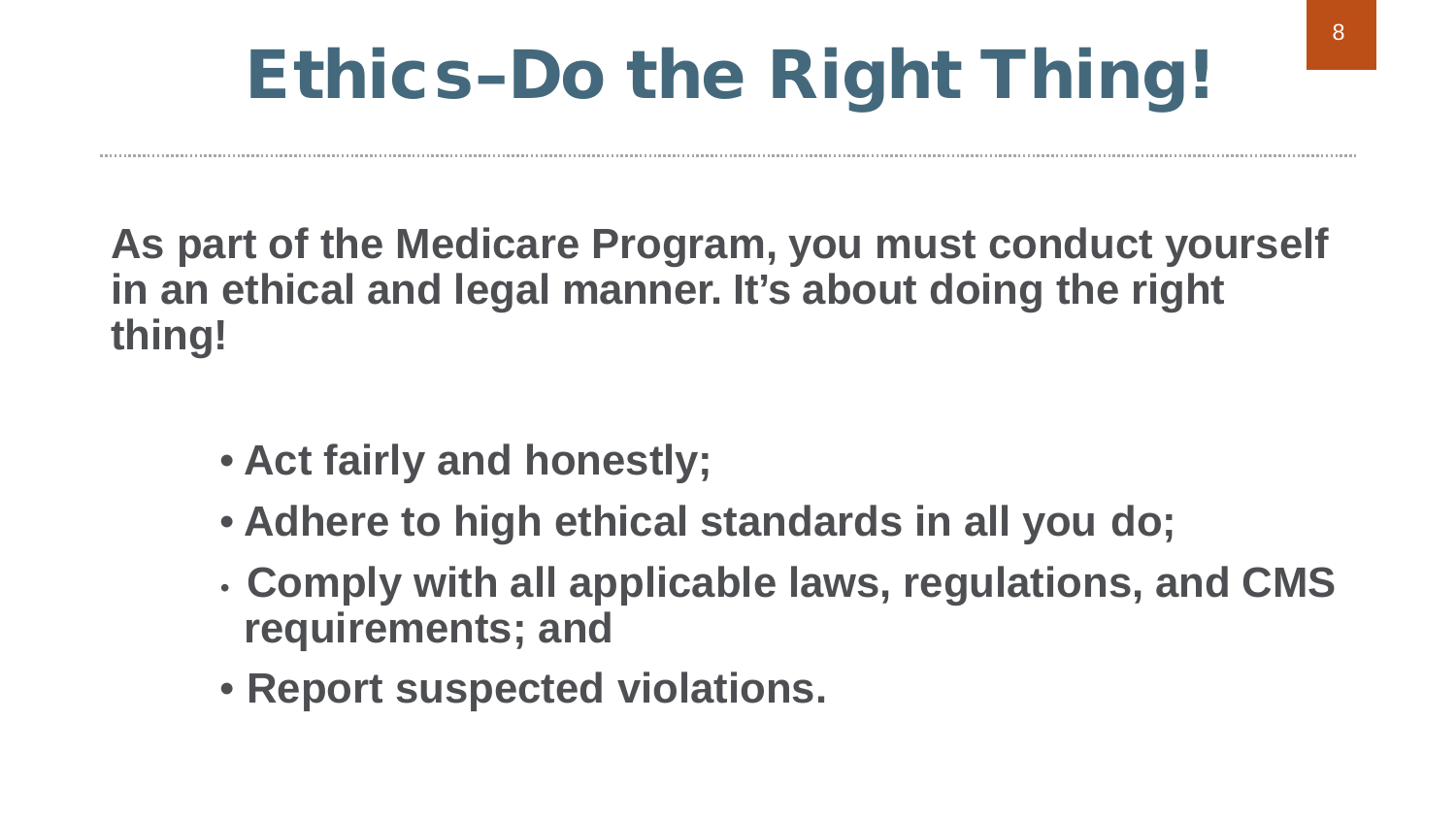## of You? How Do You Know What Is Expected<sup>9</sup>

Beyond following the general ethical guidelines on the previous page, how do you know what is expected of you in a specific situation? Standards of Conduct (or Code of Conduct) state compliance<br>expectations and the principles and values by which an organization<br>operates. Contents will vary as Standards of Conduct should be tailored to each individual organization's culture and business operations. If you are not aware of your organization's standards of conduct, ask your management where they can be located. **Everyone** has a responsibility to report violations of Standards of Conduct and suspected non-compliance. An organization's Standards of Conduct and Policies and Procedures should identify this obligation and tell you how to report suspected non-compliance.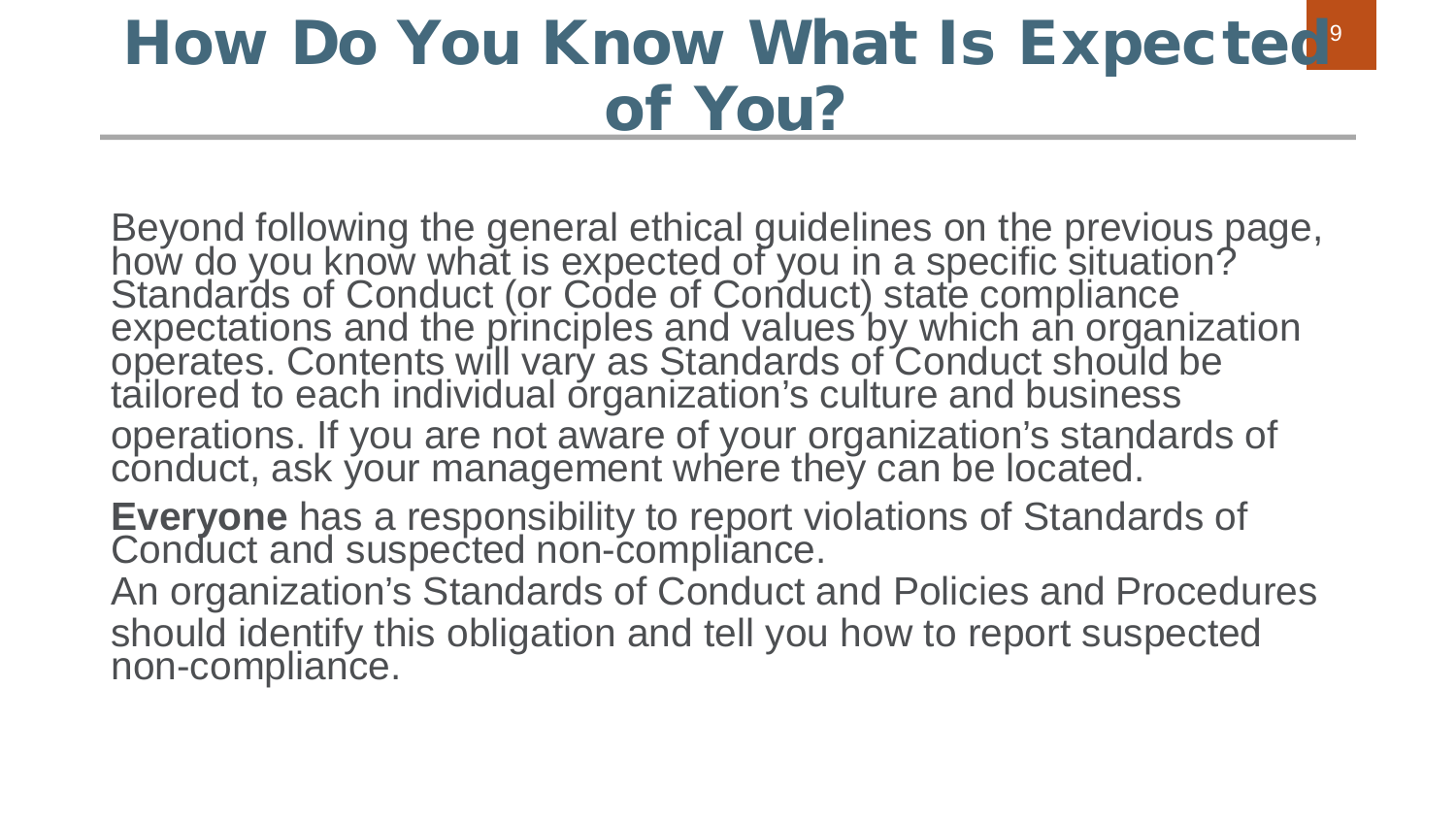## What Is Non-Compliance?

Non-compliance is conduct that does not conform to the law, Federal health care program<br>requirements, or an organization's ethical and business policies. CMS has identified the following Medicare Parts C and D high risk areas:

•Agent/broker misrepresentation;

•Appeals and grievance review (for example, coverage and organization determinations);

- Beneficiary notices;
- Conflicts of interest;
- Claims processing;
- Credentialing and provider networks;
- Documentation and Timeliness requirements;
- Ethics;
- FDR oversight and monitoring;
- Health Insurance Portability and Accountability Act(HIPAA);
- Marketing and enrollment;
- Pharmacy, formulary, and benefit administration; and
- Quality of care.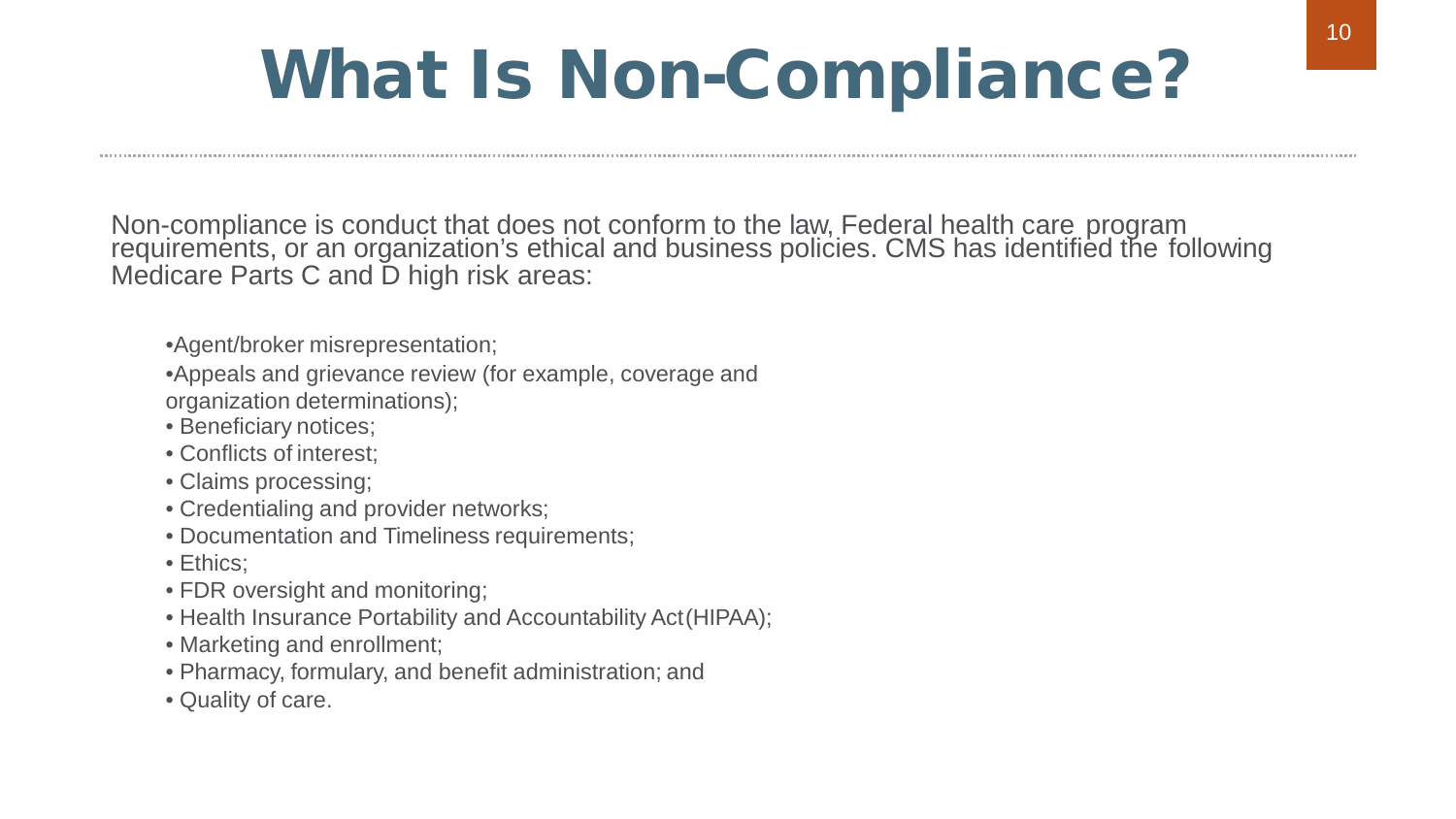## Know the Consequences of Non-Compliance

Failure to follow Medicare Program requirements and CMS guidance can lead to serious consequences including:

- Contract termination;
- Criminal penalties;
- Exclusion from participation in all Federal health care programs; or
- Civil monetary penalties.

Additionally, your organization must have disciplinary standards for non-compliant behavior. Those who engage in non-compliant behavior may be subject to any of the following:

- Mandatory training or re-training;
- Disciplinary action; or
- Termination.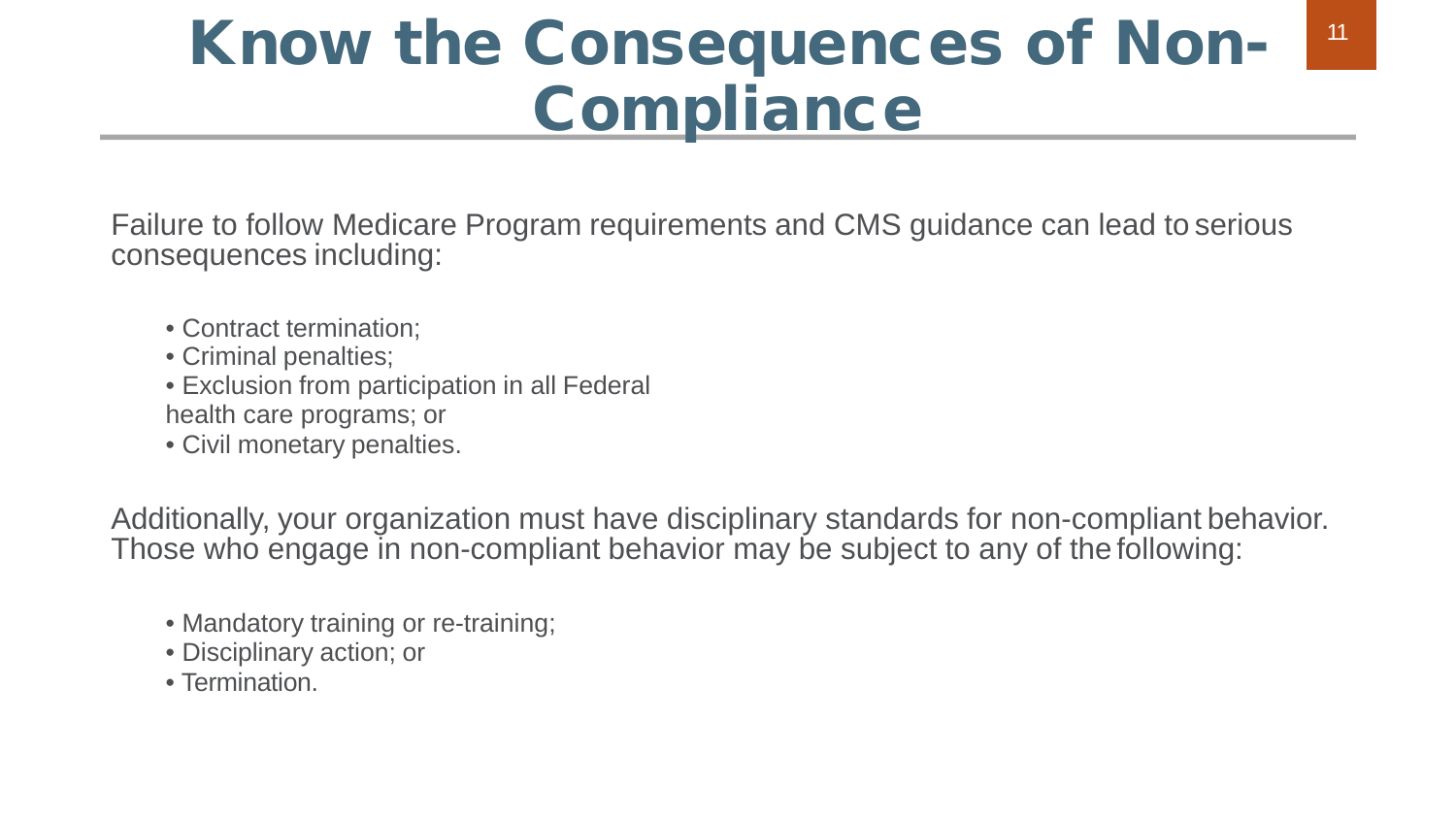## NON-COMPLIANCE AFFECTS EVERYBODY

Without programs to prevent, detect, and correct non-compliance, we all risk:

Harm to beneficiaries, such as:

- Delayed services
- Denial of benefits
- Difficulty in using providers of choice
- Other hurdles to care

Less money for everyone, due to:

- High insurance copayments
- Higher premiums
- Lower benefits for individuals and employers
- Lower Star ratings
- Lower profits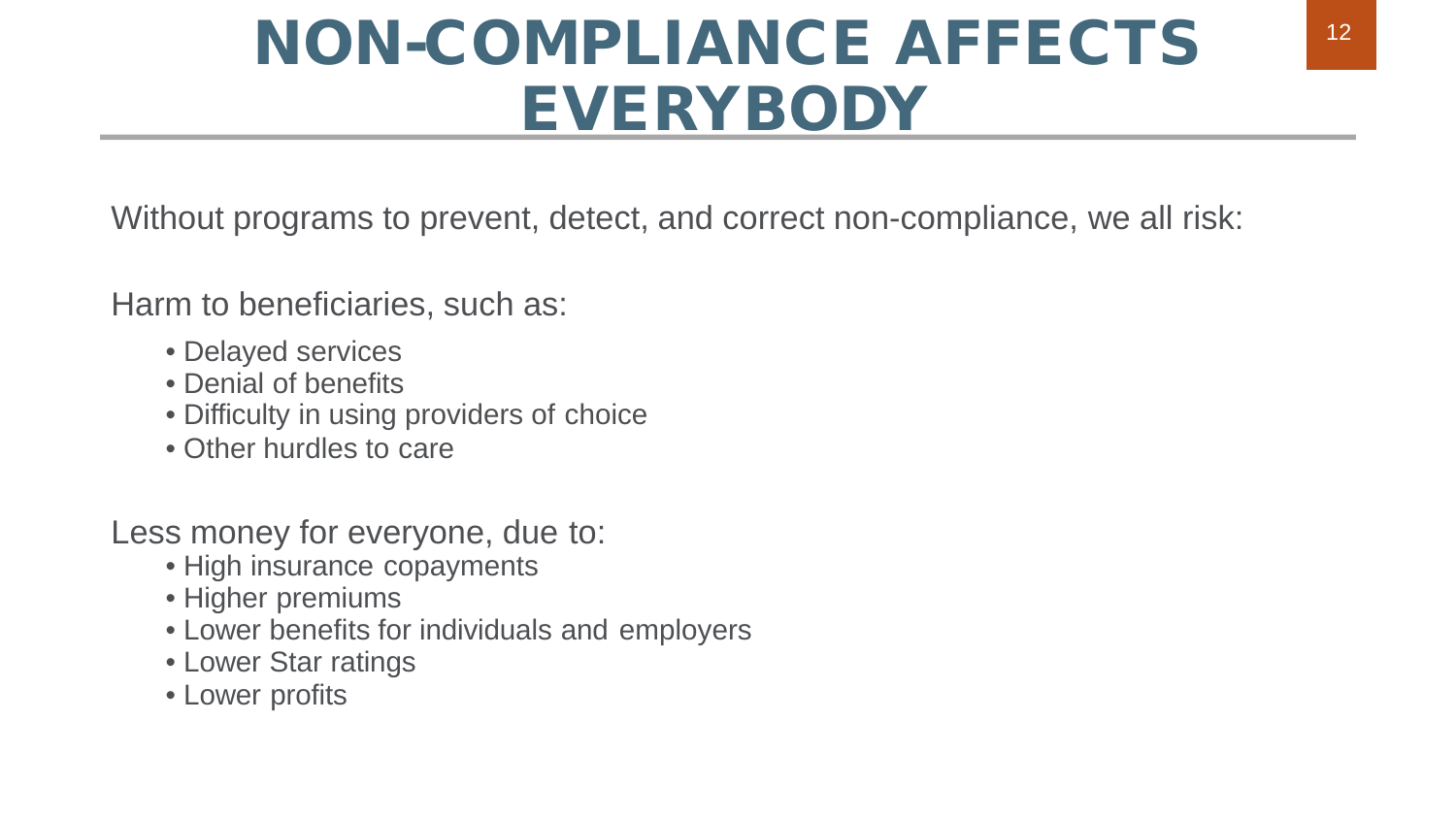## How to Report Potential Non-**Compliance**

Employees of a Sponsor

- Call the Medicare Compliance Officer;
- Make a report through your organization's website; or
- Call the Compliance Hotline.

First-Tier, Downstream, or Related Entity (FDR) Employees

- Talk to a Manager or Supervisor;
- Call your Ethics/Compliance Help Line (1-888-472-9868); or
- Report to the Sponsor.

**Beneficiaries** 

- Call the Sponsor's Compliance Hotline or Customer Service;
- Make a report through the Sponsor's website; or
- Call 1-800-Medicare.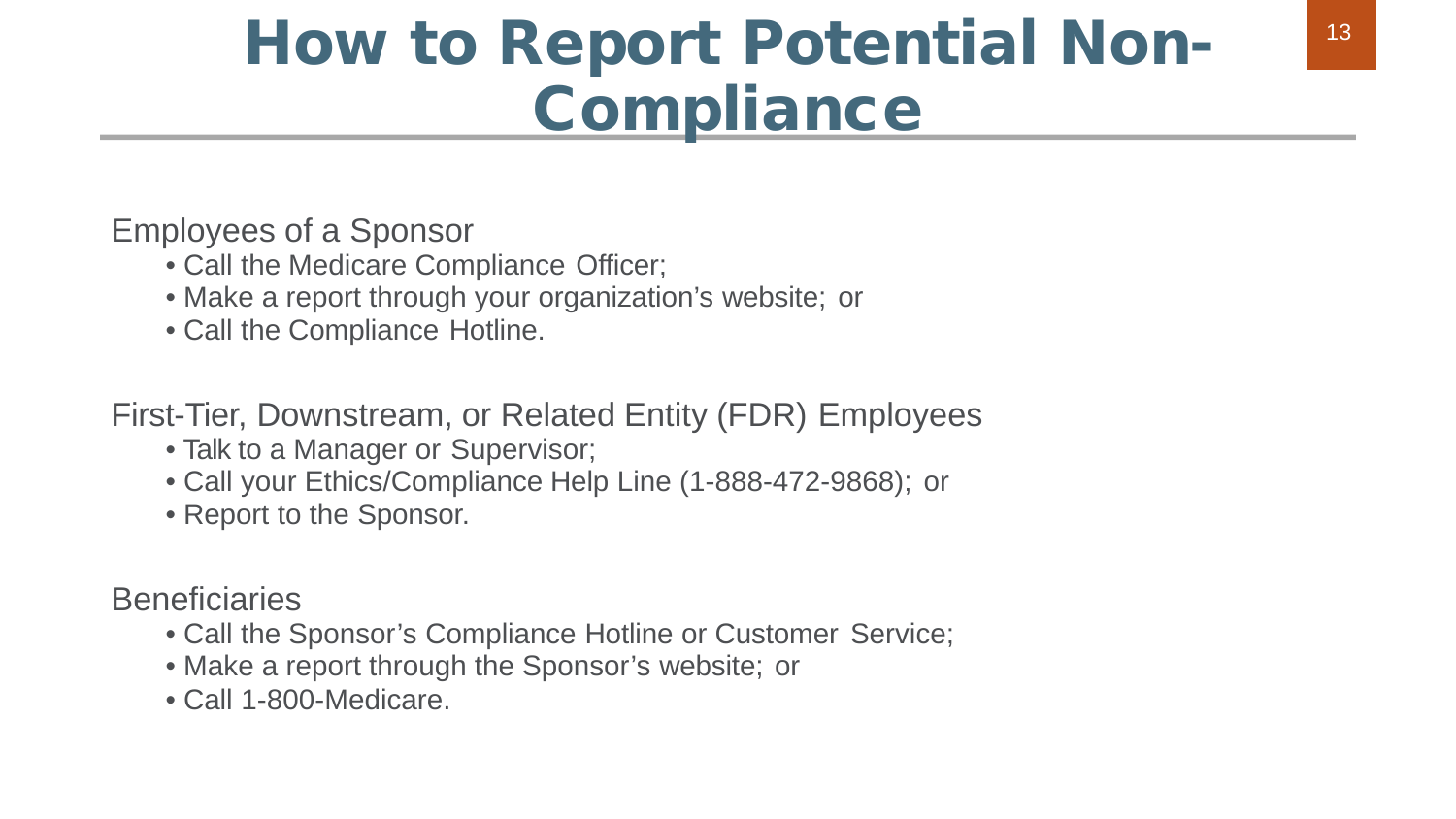## Don't Hesitate to Report Non-**Compliance**

There can be no retaliation against you for reporting suspected non-compliance in good faith.

Each Sponsor must offer reporting methods that are:

- Anonymous;
- Confidential; and
- Non-retaliatory.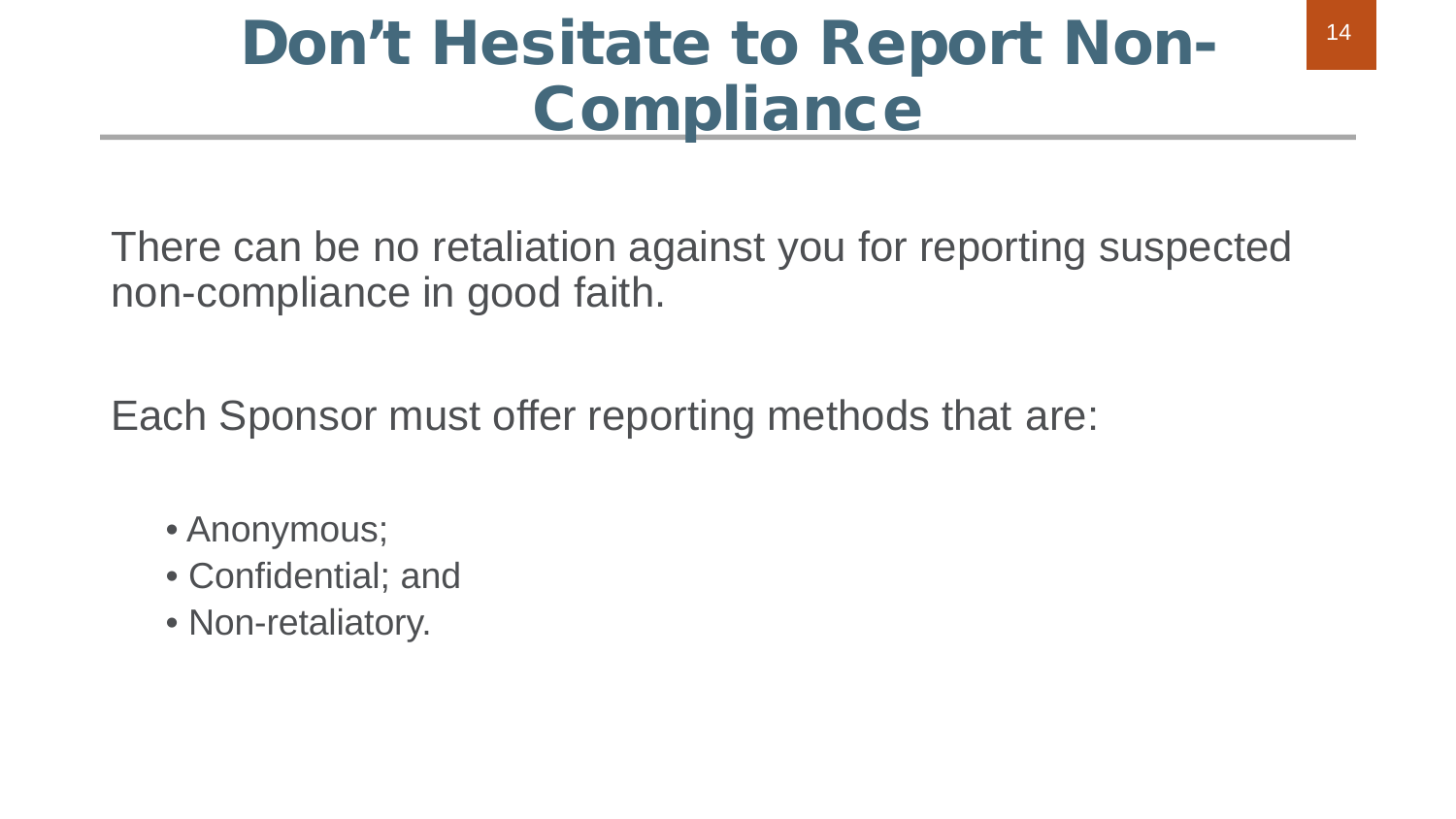## Is Detected? What Happens After Non-Compliance<sup>5</sup>

After non-compliance is detected, it must be investigated immediately and promptly corrected.

However, internal monitoring should continue to ensure:

- There is no recurrence of the same non-compliance;
- Ongoing compliance with CMS requirements;
- Efficient and effective internal controls; and
- Enrollees are protected.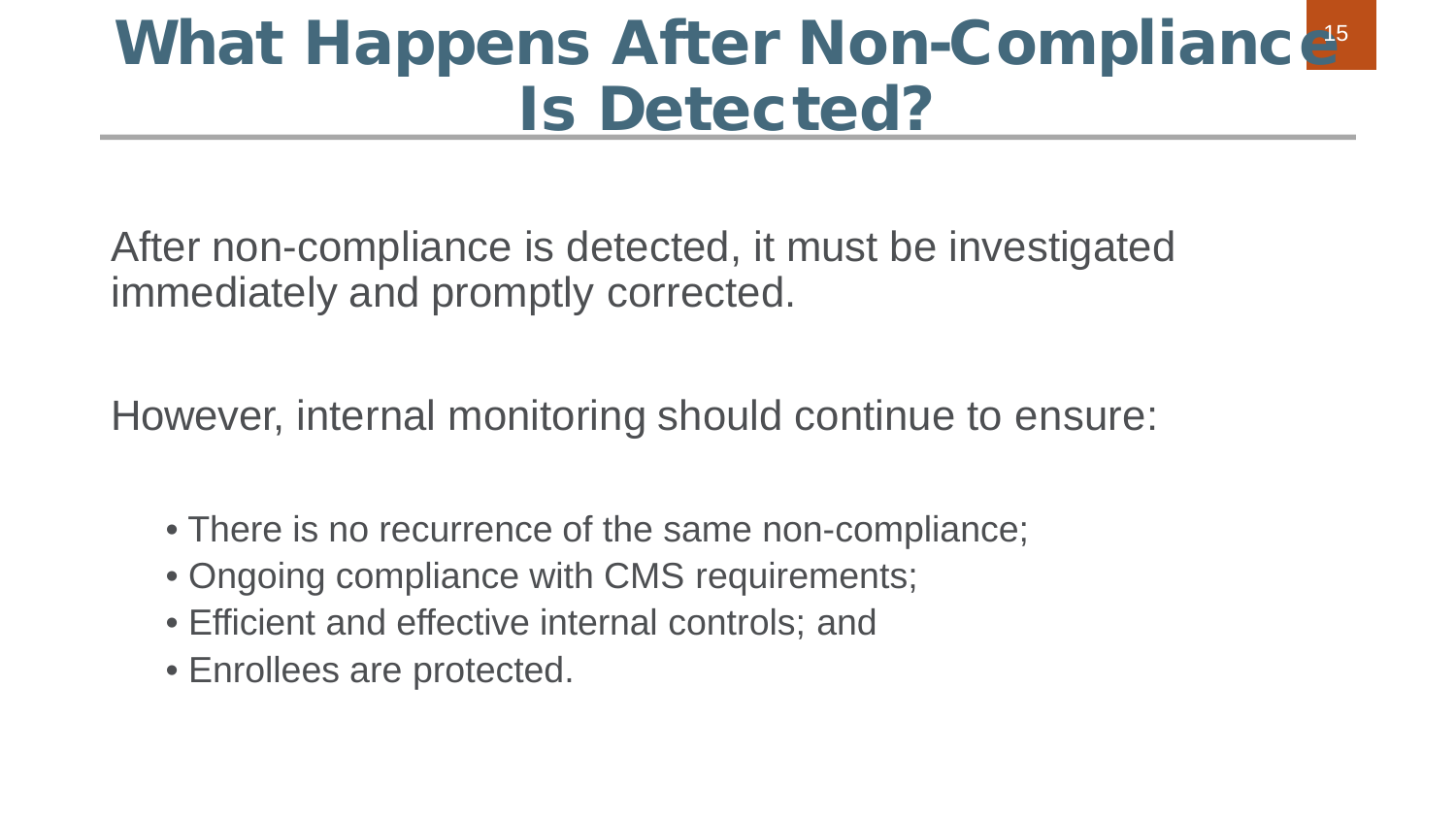### What Are Internal Monitoring and Audits? 16

•Internal monitoring activities are regular reviews that confirm ongoing compliance and ensure that corrective actions are undertaken and effective.

•Internal auditing is a formal review of compliance with a particular set of standards (for example, policies and procedures, laws, and regulations) used as base measures.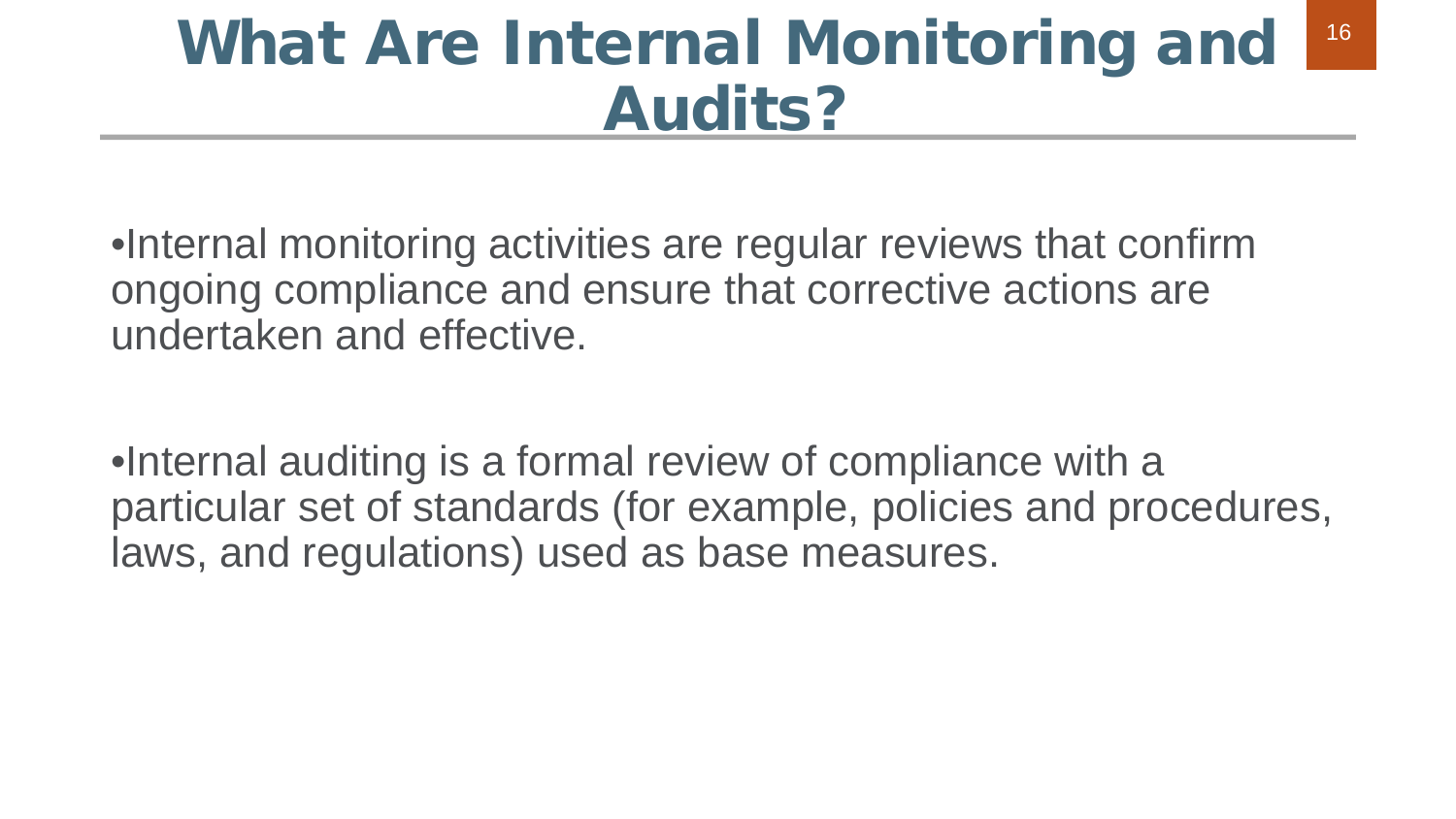## Lesson Summary

Organizations must create and maintain compliance programs that, at a minimum, meet the seven core requirements. An effective compliance program fosters a culture of compliance.

To help ensure compliance, behave ethically and follow your organization's Standards of Conduct. Watch for common instances of non-compliance, and report suspected non-compliance.

Know the consequences of non-compliance, and help correct any noncompliance with a corrective action plan that includes ongoing monitoring and auditing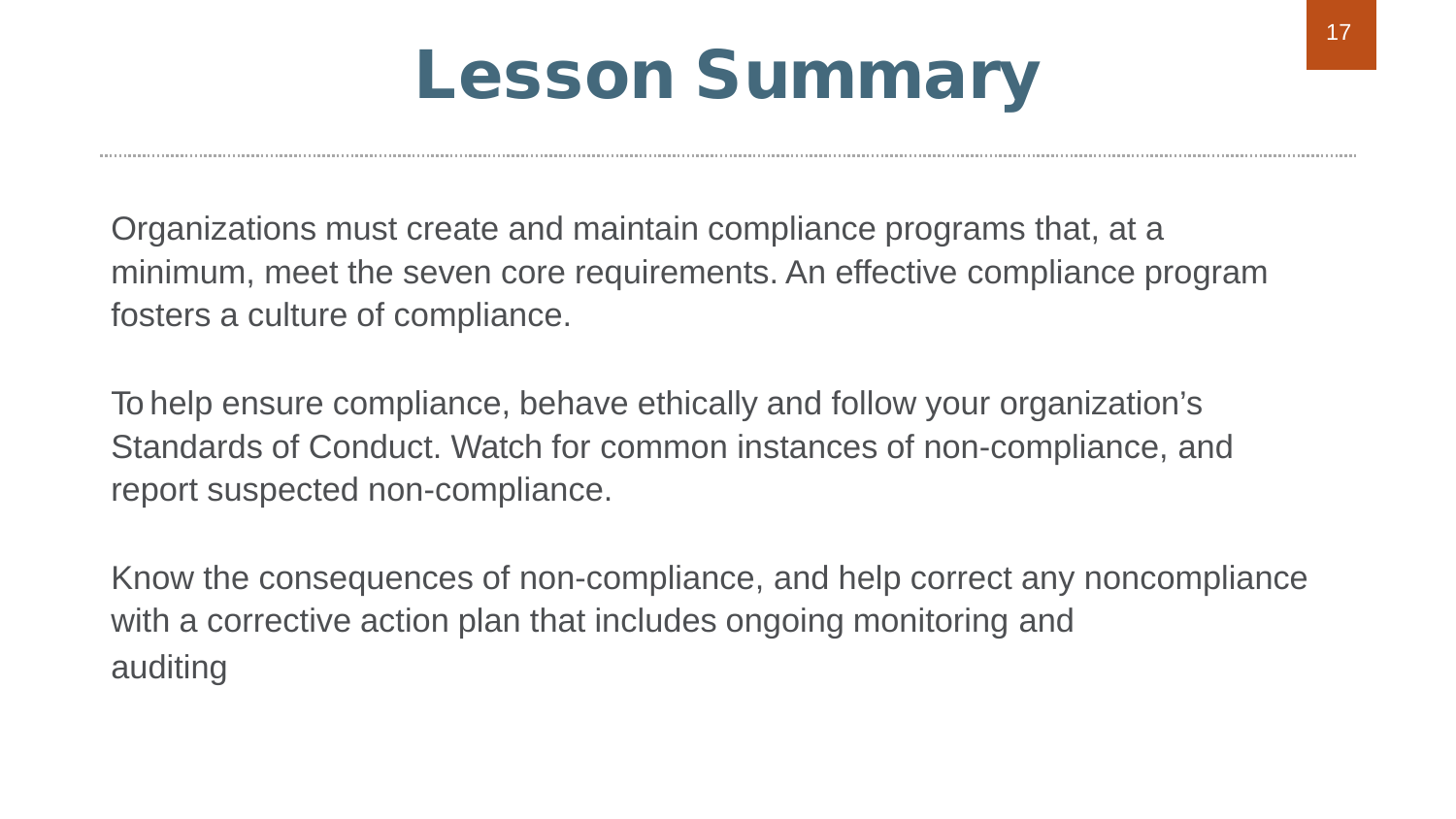## Compliance Is Everyone's Responsibility!

**Prevent**: Operate within your organization's ethical expectations to prevent non-compliance!

**Detect & Report**: If you detect potential noncompliance, report it!

**Correct**: Correct non-compliance to protect beneficiaries and save money!